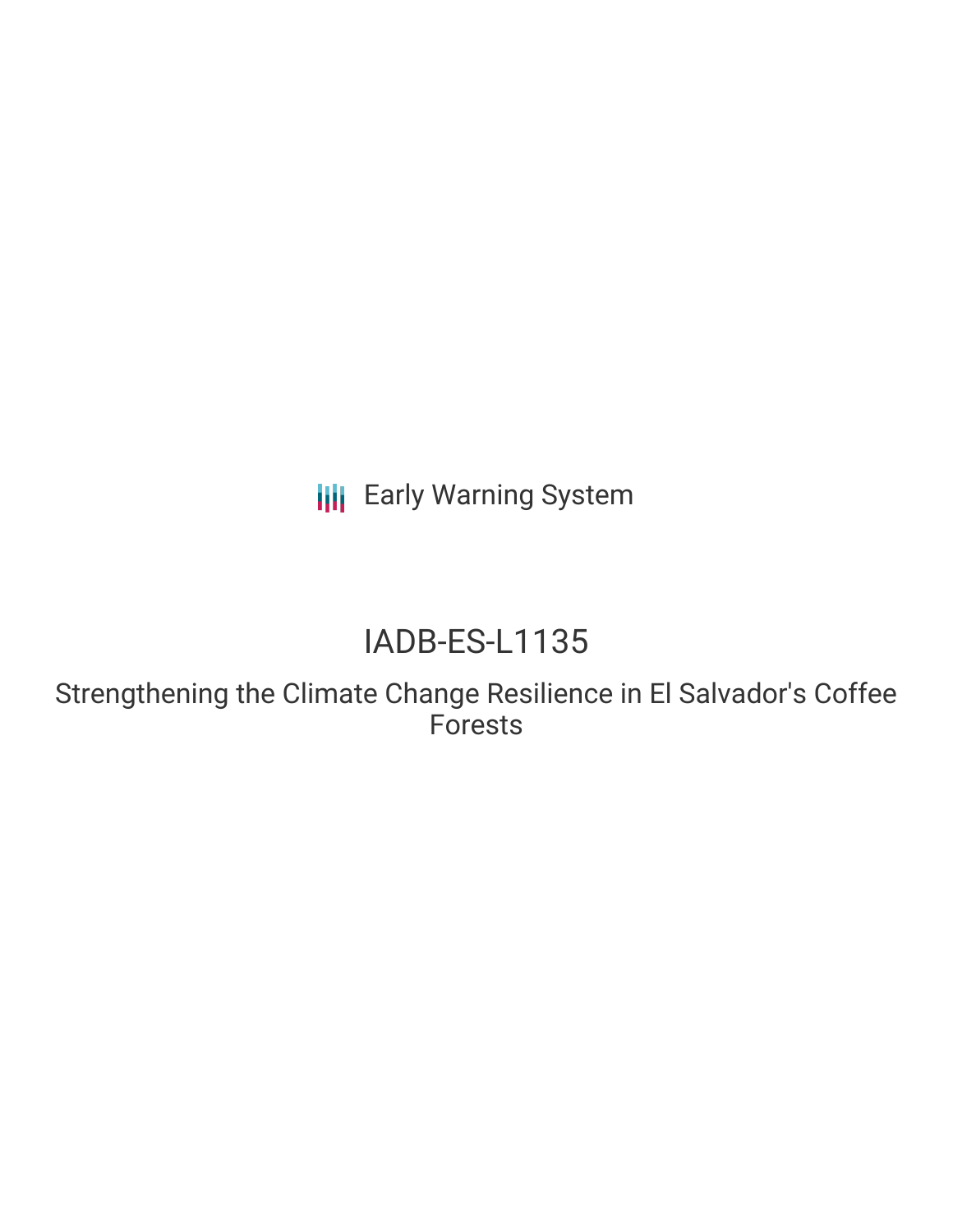

#### **Quick Facts**

| <b>Countries</b>               | El Salvador                            |
|--------------------------------|----------------------------------------|
| <b>Financial Institutions</b>  | Inter-American Development Bank (IADB) |
| <b>Status</b>                  | Approved                               |
| <b>Bank Risk Rating</b>        | B                                      |
| <b>Voting Date</b>             | 2019-09-25                             |
| <b>Borrower</b>                | Government of El Salvador              |
| <b>Sectors</b>                 | Agriculture and Forestry               |
| <b>Investment Type(s)</b>      | Loan                                   |
| <b>Investment Amount (USD)</b> | $$45.00$ million                       |
| <b>Project Cost (USD)</b>      | $$45.00$ million                       |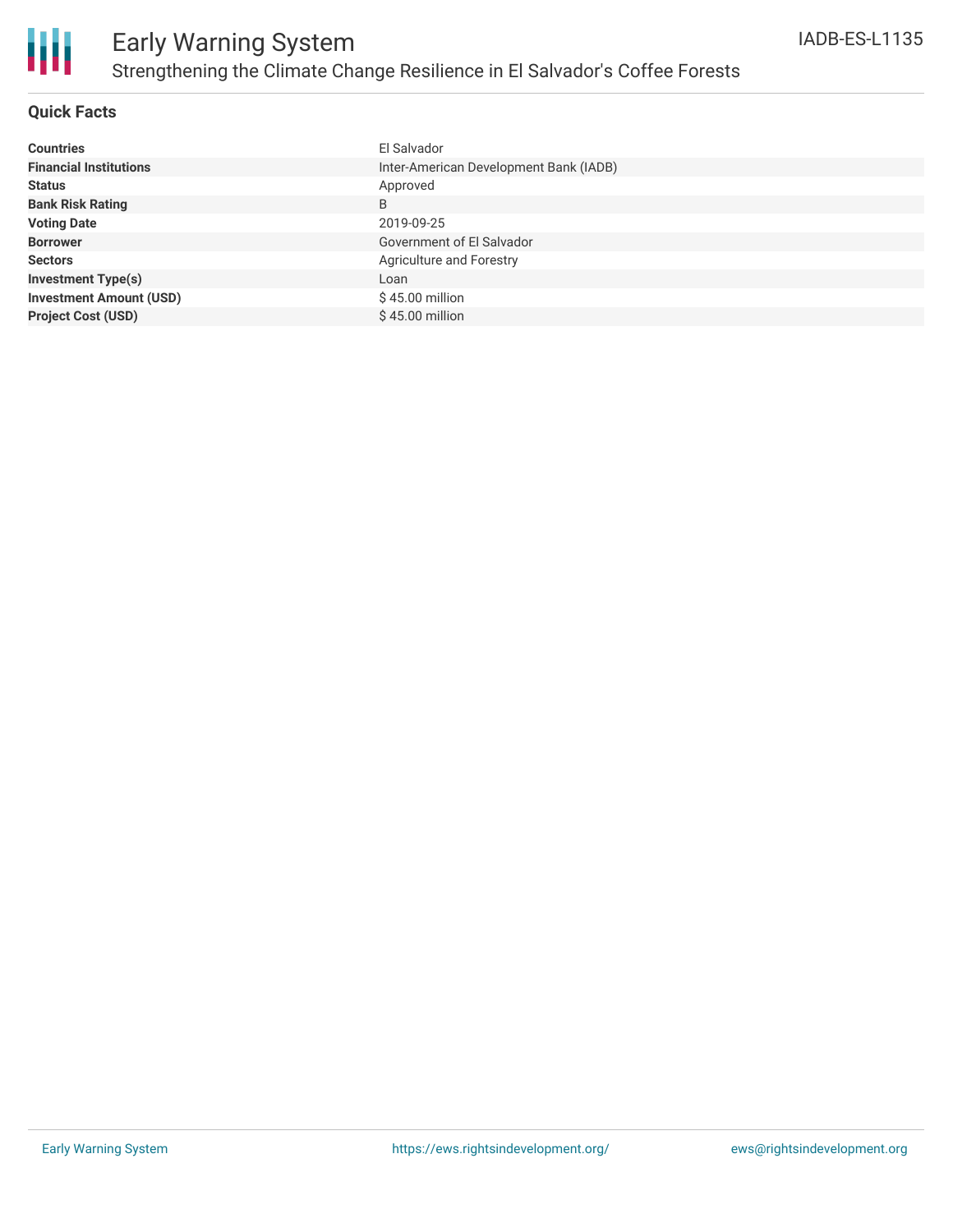

#### **Project Description**

The program has two general objectives: (i) to maintain the ecosystem services provided by the coffee forest; and (ii) to improve food security for small-scale coffee producers. The specific objective is to boost resilience to climate change, productivity, and the incomes of producers in the coffee forests, through: (i) adoption of climate-smart agricultural technologies; (ii) incentives for marketing and cooperative initiatives; and (iii) modernization of coffee sector governance.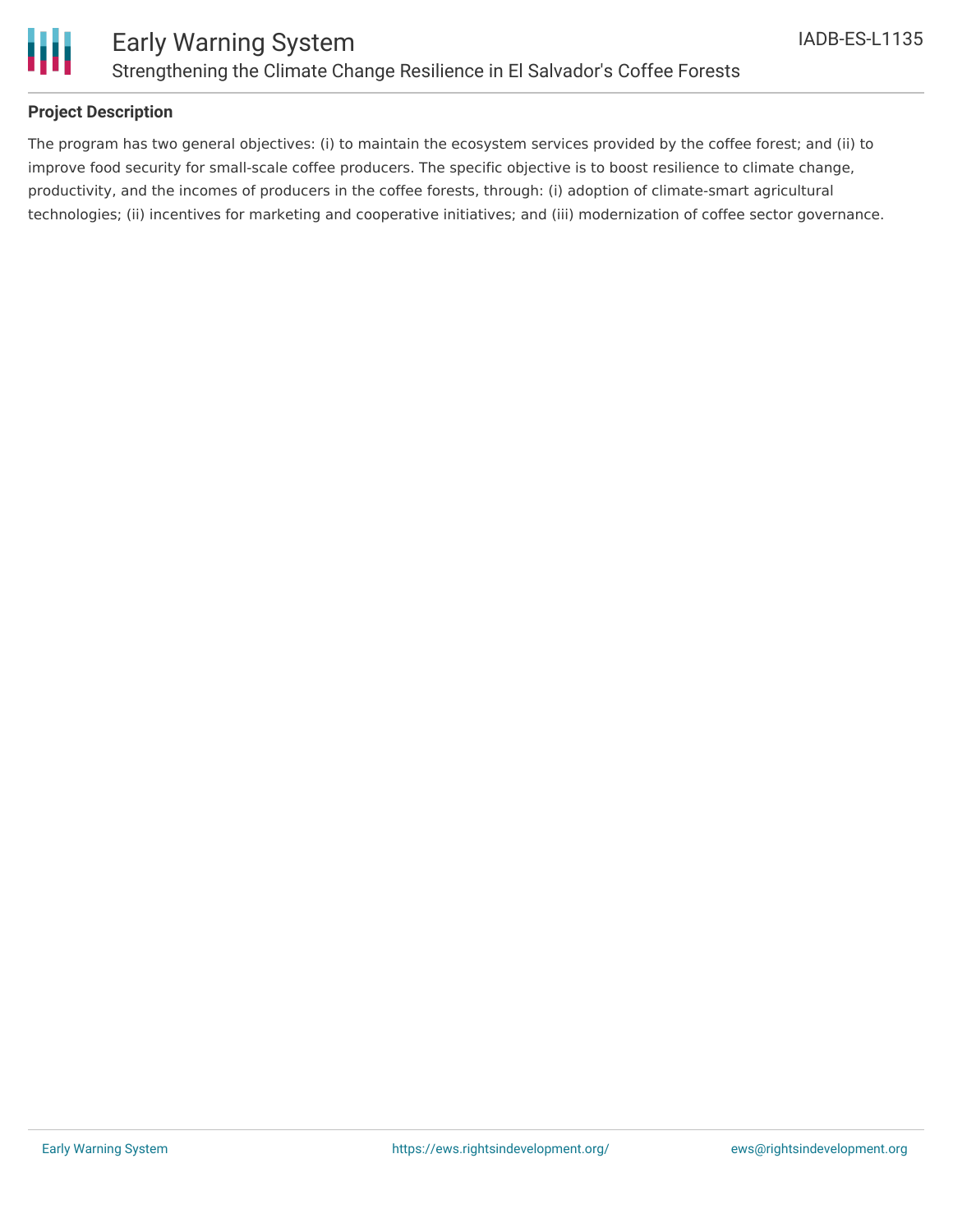

## Early Warning System Strengthening the Climate Change Resilience in El Salvador's Coffee Forests

#### **Investment Description**

• Inter-American Development Bank (IADB)

Ordinary Capital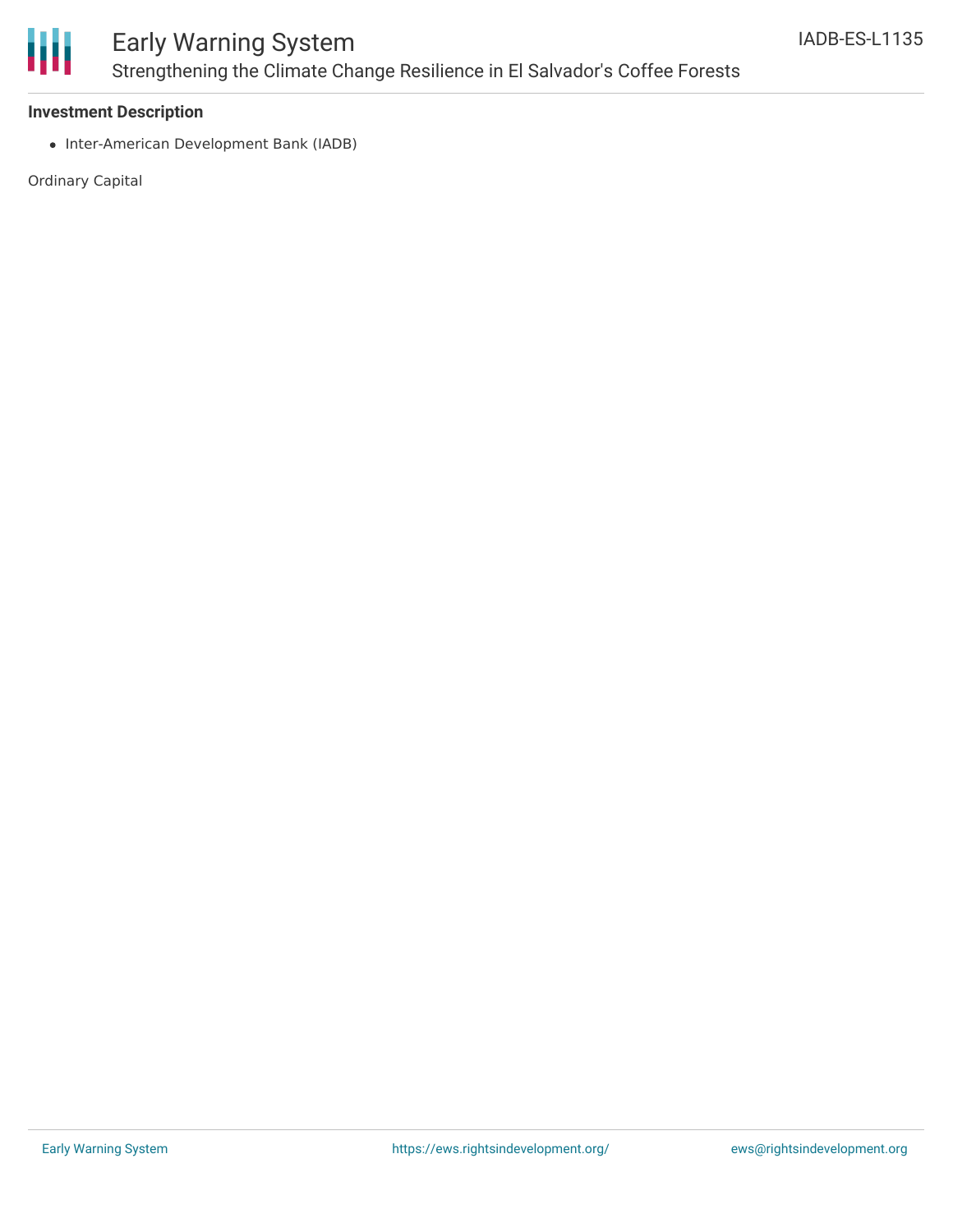

#### **Contact Information**

#### ACCOUNTABILITY MECHANISM OF IADB

The Independent Consultation and Investigation Mechanism (MICI) is the independent complaint mechanism and fact-finding body for people who have been or are likely to be adversely affected by an Inter-American Development Bank (IDB) or Inter-American Investment Corporation (IIC)-funded project. If you submit a complaint to MICI, they may assist you in addressing the problems you raised through a dispute-resolution process with those implementing the project and/or through an investigation to assess whether the IDB or IIC is following its own policies for preventing or mitigating harm to people or the environment. You can submit a complaint by sending an email to MICI@iadb.org. You can learn more about the MICI and how to file a complaint at http://www.iadb.org/en/mici/mici,1752.html (in English) or http://www.iadb.org/es/mici/mici,1752.html (Spanish).